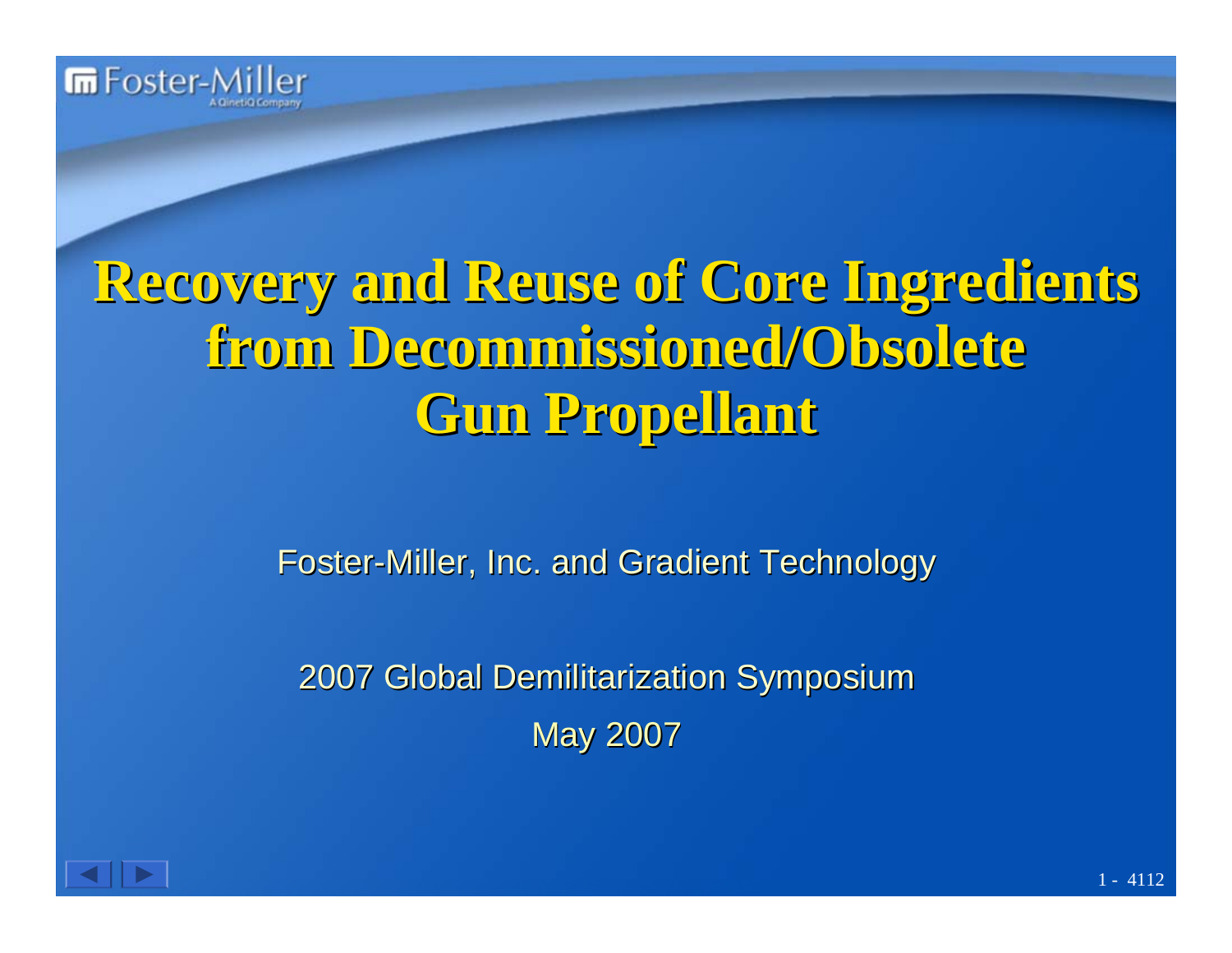

#### **Team**

- Foster-Miller, Inc.
	- •**Nese Orbey**
	- •• Navin Patel
	- •• Steve Weiss
	- •• Kevin Wu
- **Gradient Technology** 
	- •Steve Schmit
	- •Jackie Hitchingham
	- •**Paul Miller**

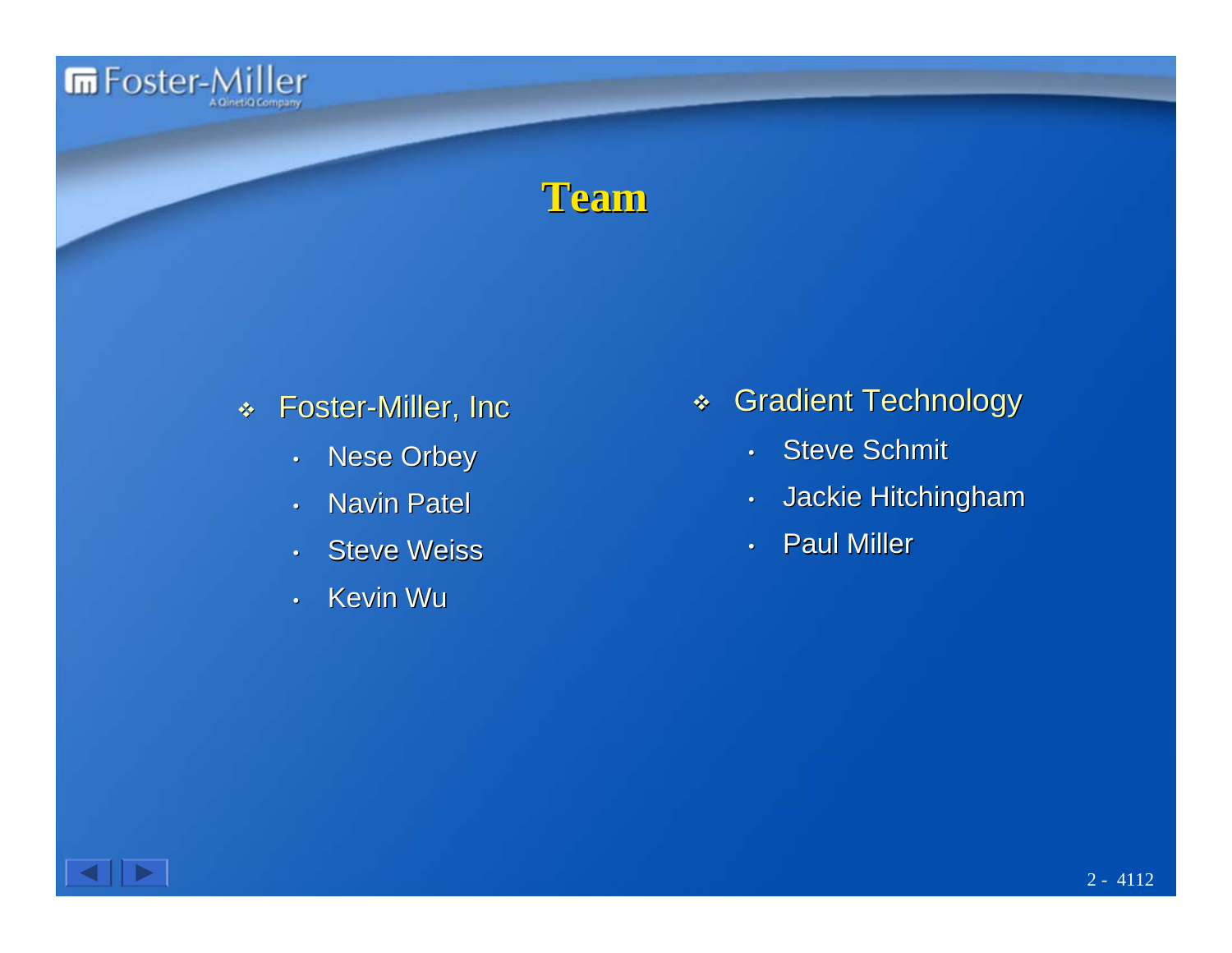

#### **Project Sponsors Project Sponsors**





 $\mathbf{Q}$ This research was initiated through the Army's Small Business Innovative Research (SBIR) Program and is currently under the sponsorship of the Product Manager for Demilitarization with technical management and supervision by the Armament Research, Development and Engineering Center at Picatinny **Arsenal** 

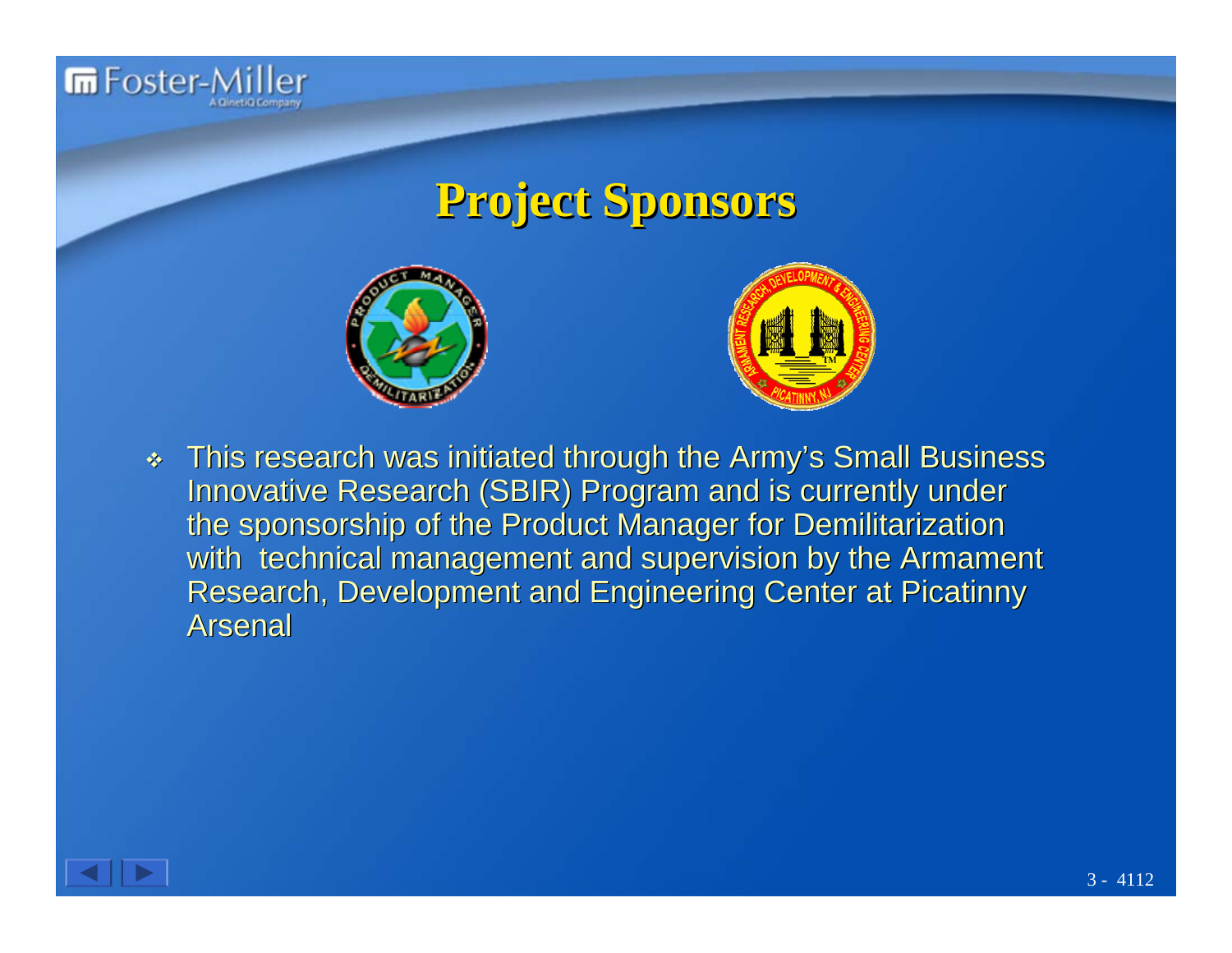

#### **Presentation Overview Presentation Overview**

- **Description of the problem Description of the problem**
- **Brief overview of R Brief overview of R 3 demilitarization demilitarization**
- **The demil process process**
- **Process kinetics Process kinetics**
- **Pilot -plant demonstration plant demonstration**

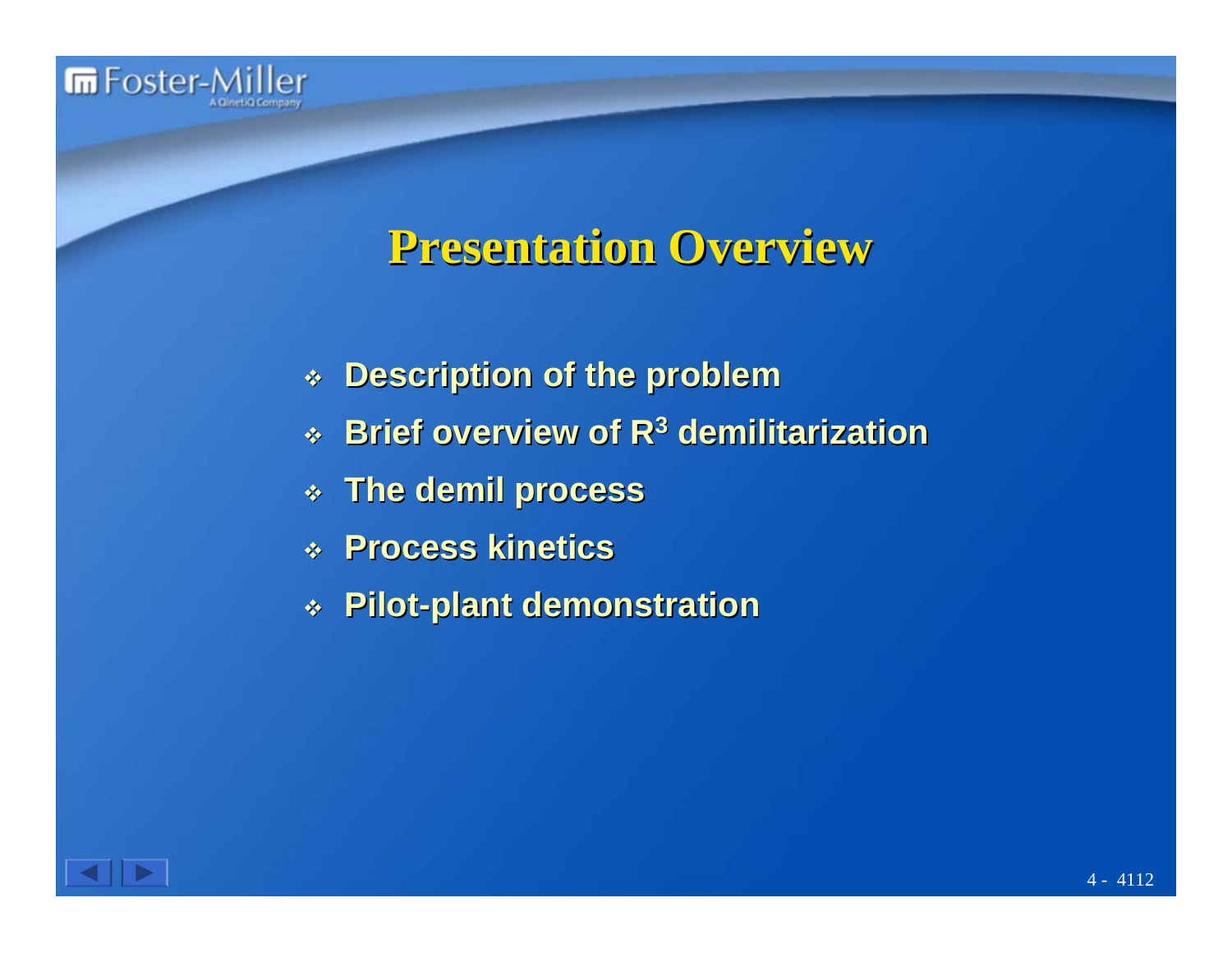

#### **Description of the Problem Description of the Problem**

- DOD stockpiles of obsolete, excess, and off-spec munitions
	- •• Significant quantities of multi-base gun propellant exist, some as bulk material, some in yet-to-be demilled rounds
	- $\bm{\cdot}$  Stockpiles may continue to grow as ammunition in the currently active inventory is decommissioned
	- •OB/OD disposal is costly and environmentally unfriendly
- $\mathbf{v}_\mathrm{c}$ Currently no domestic source of nitroguanidine (NQ)
- R 3 -type recovery process desired for gun propellant formulations formulations

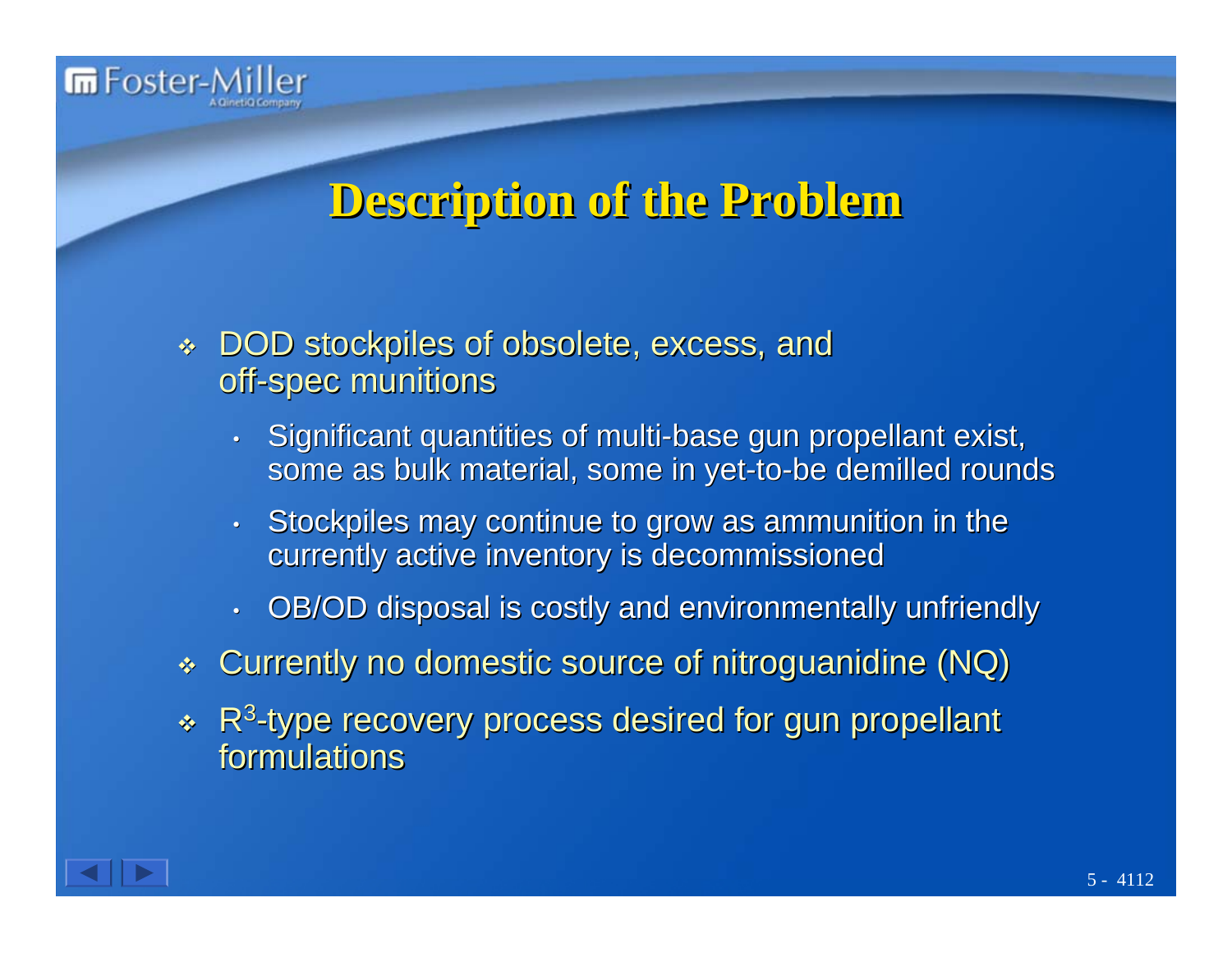

#### **Resource Recovery and Reuse Resource Recovery and Reuse (R 3 )**

#### **Requirements for explosive wastes processing Requirements for explosive wastes processing**

- **Safety**
- • **Recover valuable energetic materials for reuse Recover valuable energetic materials for reuse and/or produce high value by and/or produce high value by -products products**
- •**No discharge of toxic No discharge of toxic -materials to the environment materials to the environment**
- •**.** Cost-effective
- •**Capable of high throughput for bulk processing Capable of high throughput for bulk processing**

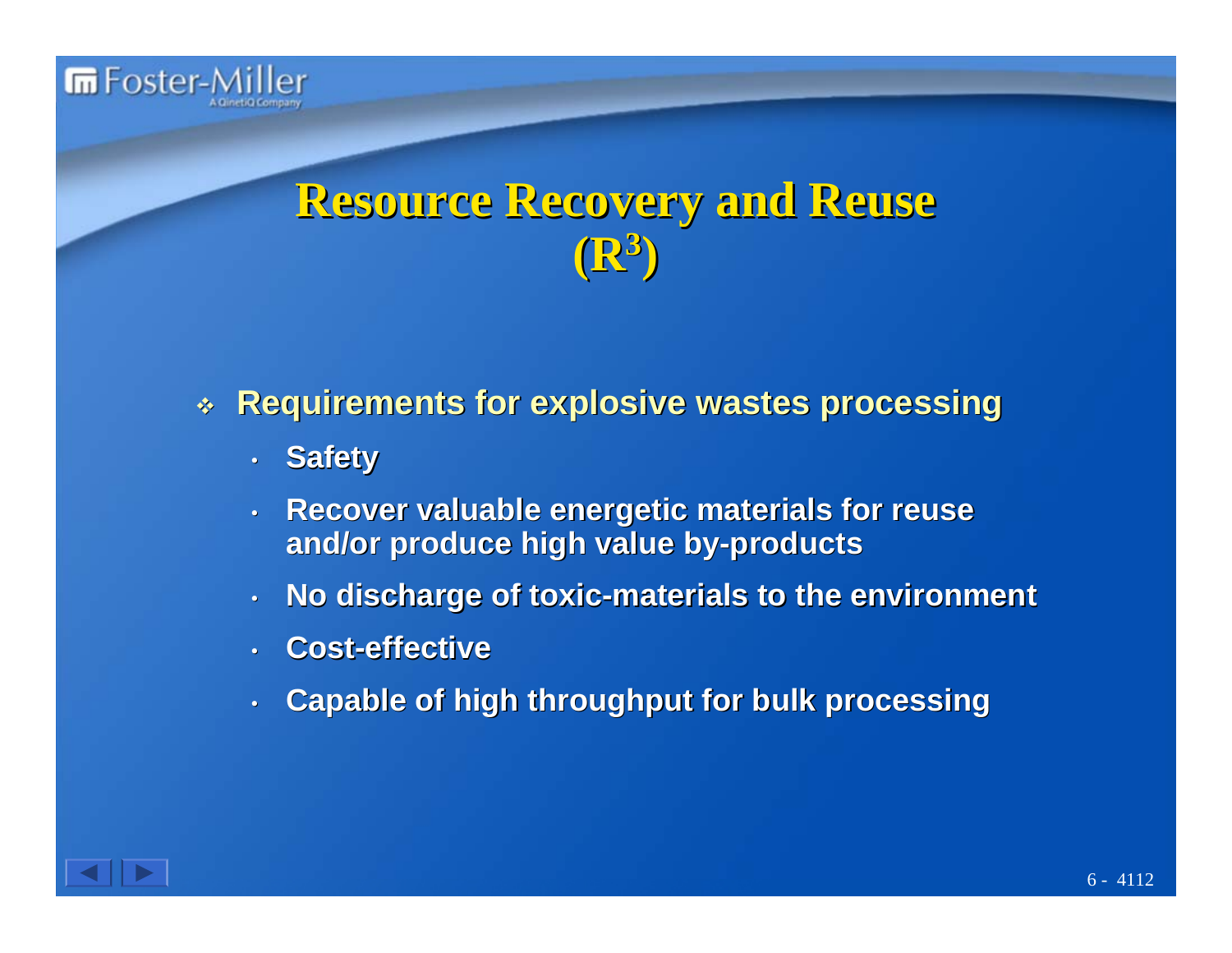

#### **The Solution The Solution**

 **Develop a cost Develop a cost-effective and safe process for NQ, NC, effective and safe process for NQ, NC,**  and NG recovery from waste gun propellants and **design a commercial-scale operation that can supply products to both the government and private sectors products to both the government and private sectors**

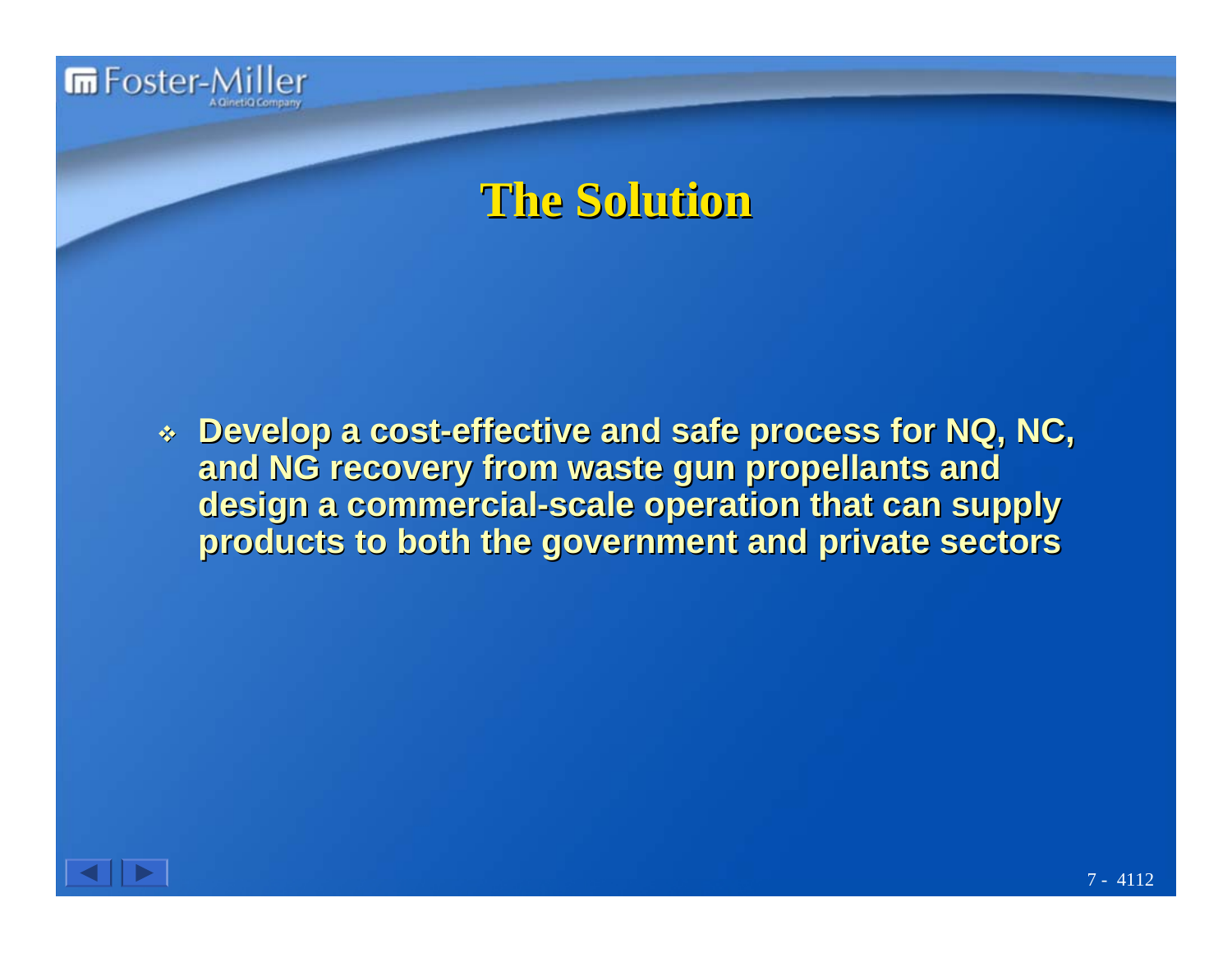

**The Solution The Solution R<sup>3</sup> Products Products**

- \* Nitroguanidine (NQ) suitable for reuse by the military
- $\mathcal{L}_{\mathcal{S}}$ Nitrocellulose (NC) in a form useful for industrial and biomedical applications and biomedical applications
- \* Nitroglycerin (NG) suitable as a feedstock for the pharmaceutical and blasting industries

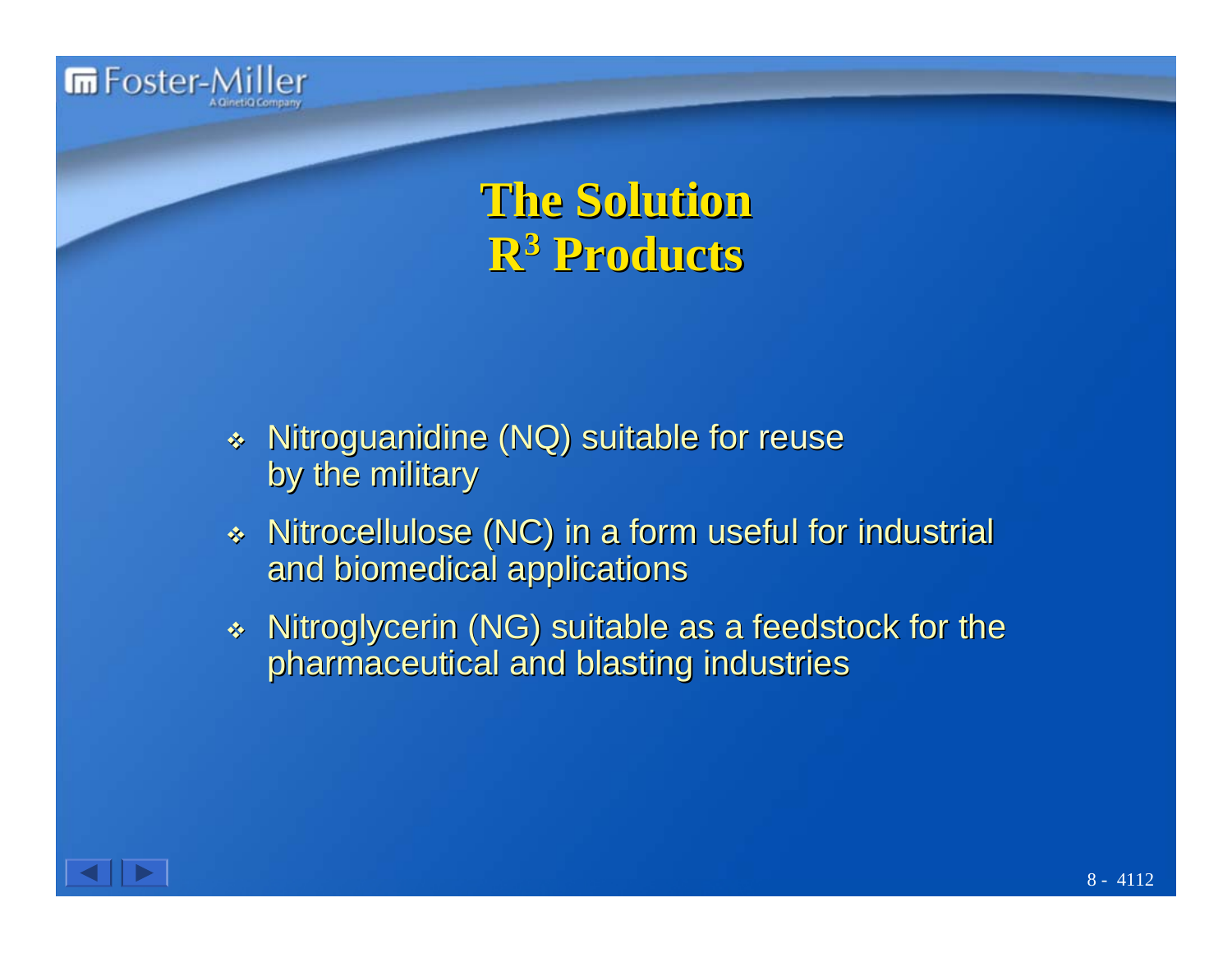

## **The Solution The Solution** *Simplified Process Schematic Simplified Process Schematic*



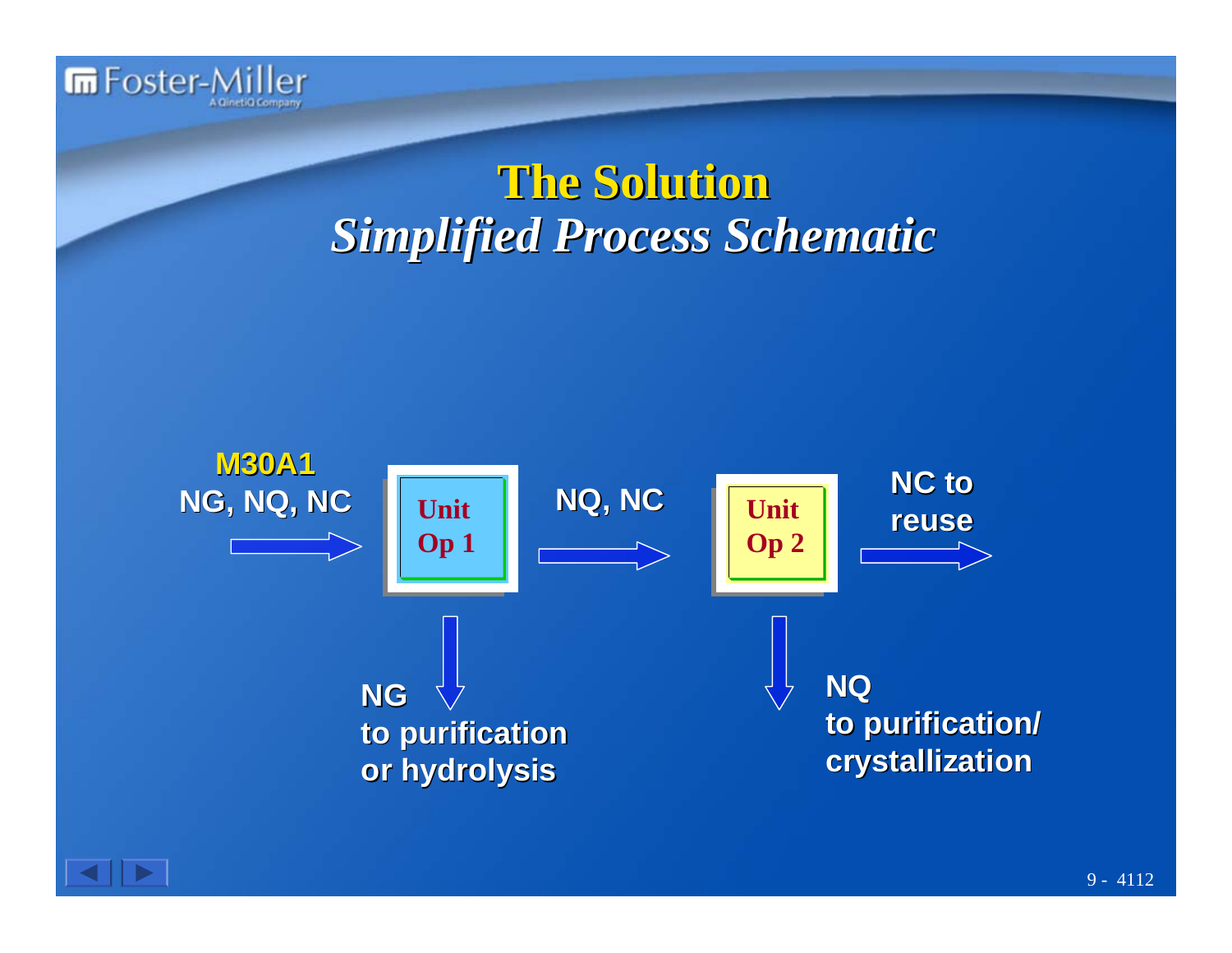

#### **Advantages of Advantages of the Solution the Solution**

- **Safety**
- **Benign processing conditions Benign processing conditions**
- **Non -aggressive reactants aggressive reactants**
- **Operator Operator -friendly friendly**
- **Recovery of valuable products Recovery of valuable products from hazardous wastes from hazardous wastes**

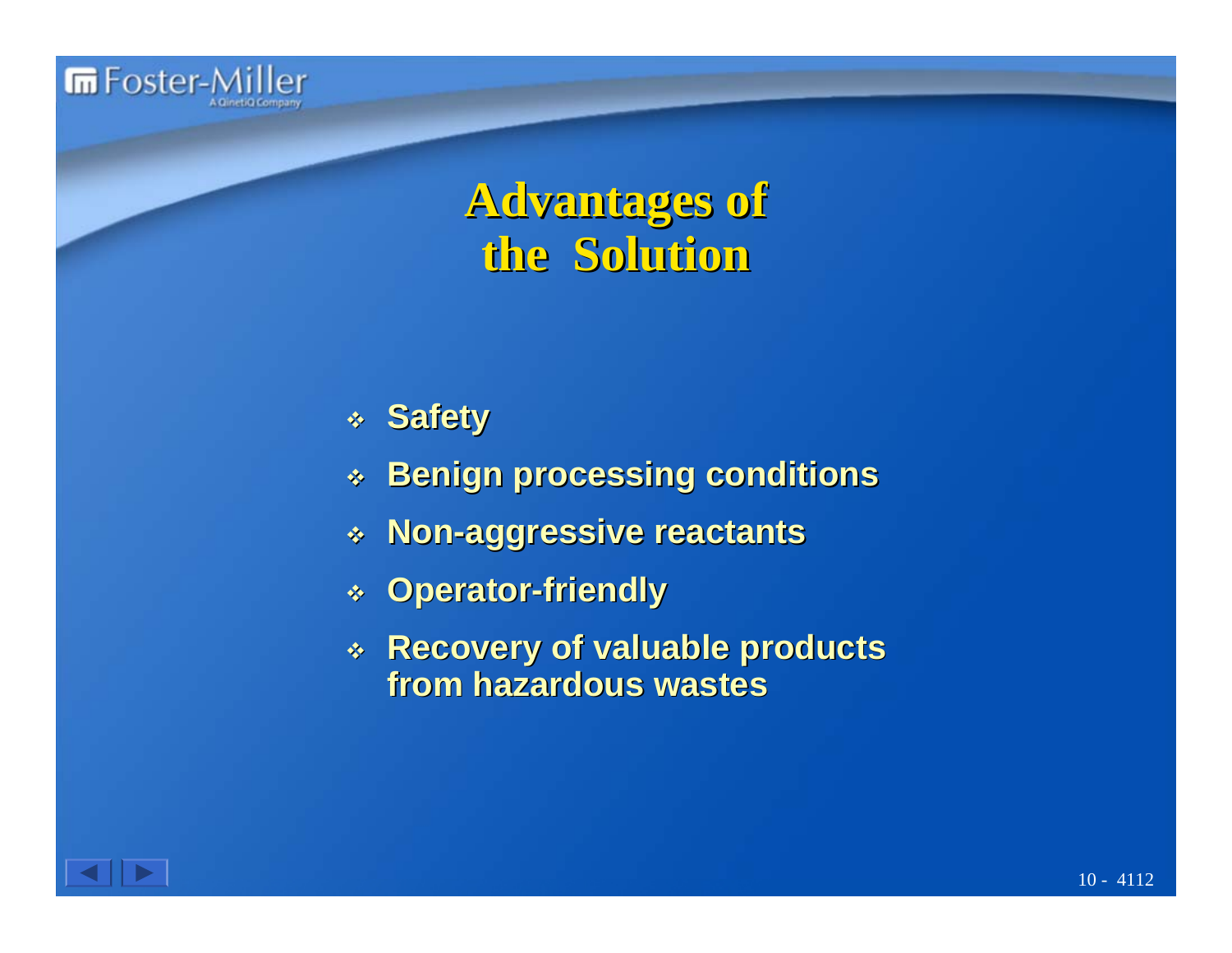

## **Gun Propellant Compositions Compositions**

| <b>Component</b>                                  | <b>M30A1</b> | <b>M31</b> |
|---------------------------------------------------|--------------|------------|
| Nitroguanidine,<br><b>NQ</b>                      | 47           | 54         |
| Nitrocellulose,<br><b>NC</b>                      | 27           | 20         |
| Nitroglycerine,<br><b>NG</b>                      | 22.5         | 19         |
| Ethyl centralite,<br><b>CNT</b>                   | 1.5          |            |
| Dibutylphthalate, DBP                             |              | 4.5        |
| 2-Nitrodiphenylamine, NDP                         |              | 1.5        |
| Potassium nitrate, KNO <sub>3</sub>               | 1.85         |            |
| Potassium sulfate, K <sub>2</sub> SO <sub>4</sub> |              | 1.0        |
| Graphite                                          | 0.15         |            |
|                                                   |              |            |





#### CH<sub>2</sub>ONO<sub>2</sub>CHONO<sub>2</sub>CH<sub>2</sub>ONO<sub>2</sub>

$$
\begin{array}{|c|}\n\hline\n\text{C} + \text{C} + \text{2} \text{CH}_2\text{CH}_3 \\
\hline\n\text{C} + \text{C} + \text{2} \text{CH}_2\text{CH}_3 \\
\hline\n\text{C} + \text{2} \text{CH}_2\text{CH}_3\n\end{array}
$$

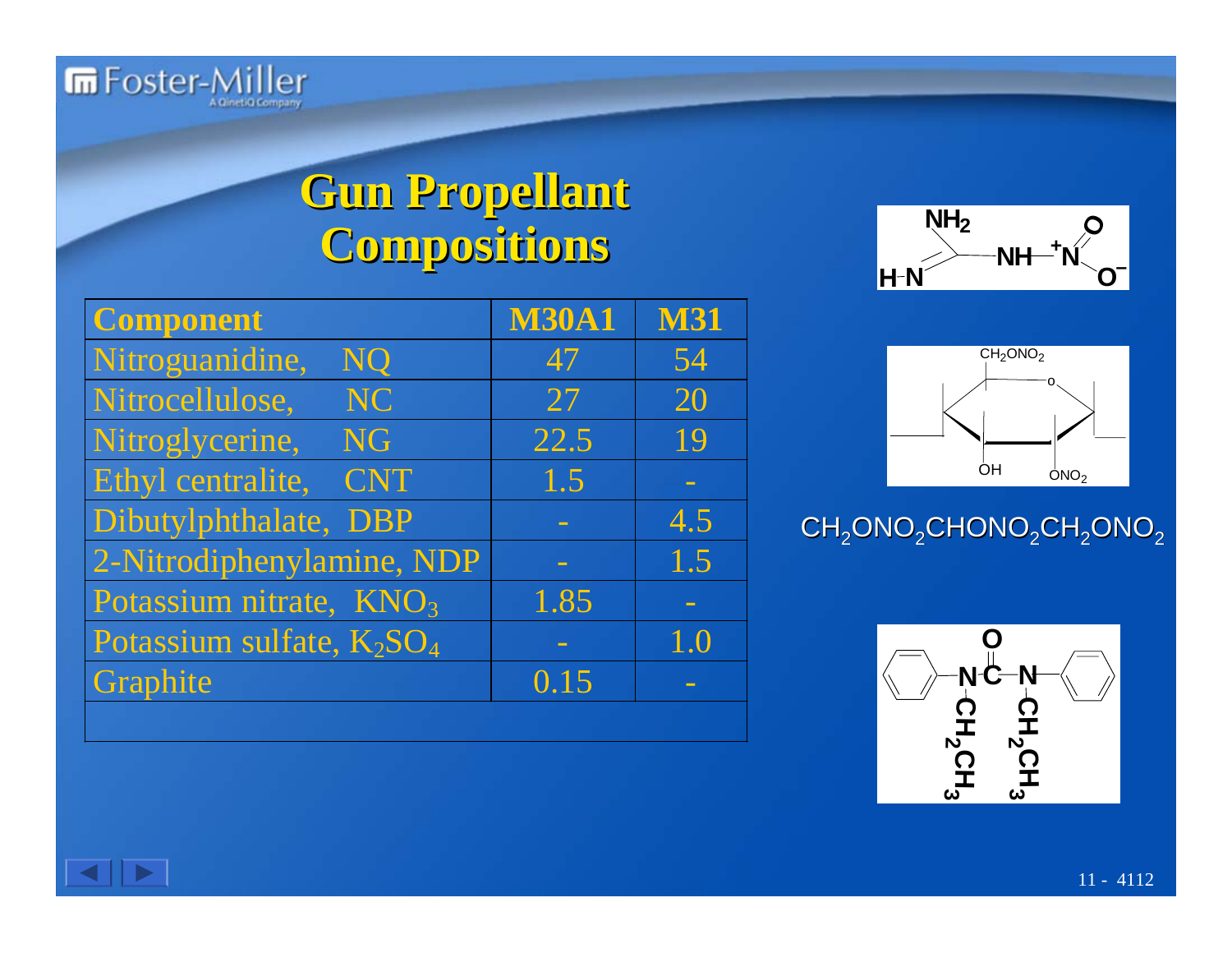

## **Nitroguanidine Recovery**

- $\mathcal{A}^{\text{c}}_{\text{c}}$  . **Military is target market (NQ is currently imported; sole source of supply is undesirable situation source of supply is undesirable situation )**
- **Optionally, NQ also has potential as a commercially viable product for propellant manufacture viable product for propellant manufacture**
- $\mathbf{A}$  **Post -processing of NQ for purification and processing of NQ for purification and re -crystallization crystallization**

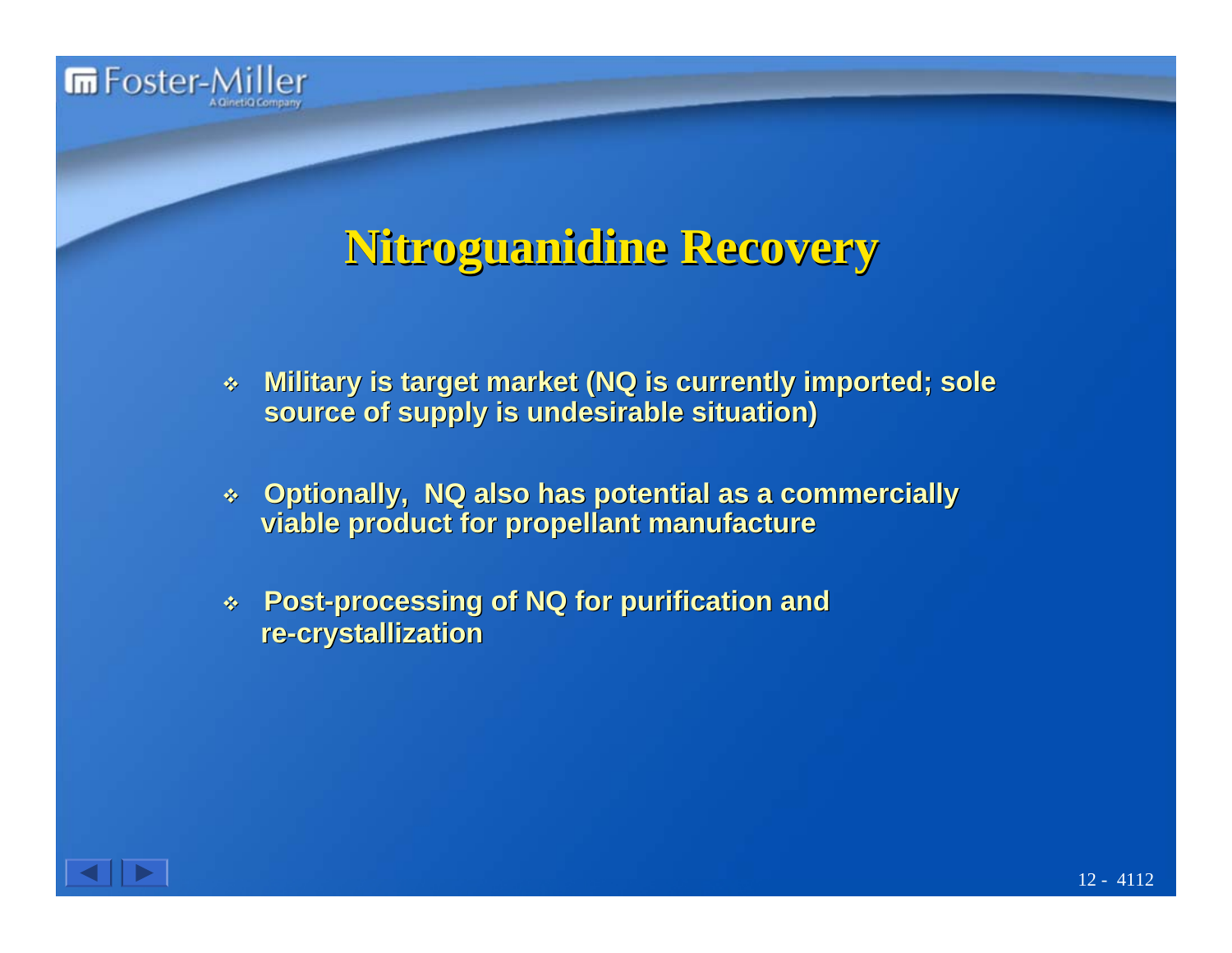

#### **Nitroguanidine Characterization Nitroguanidine Characterization NQ Crystals From Commercial Sources NQ Crystals From Commercial Sources**







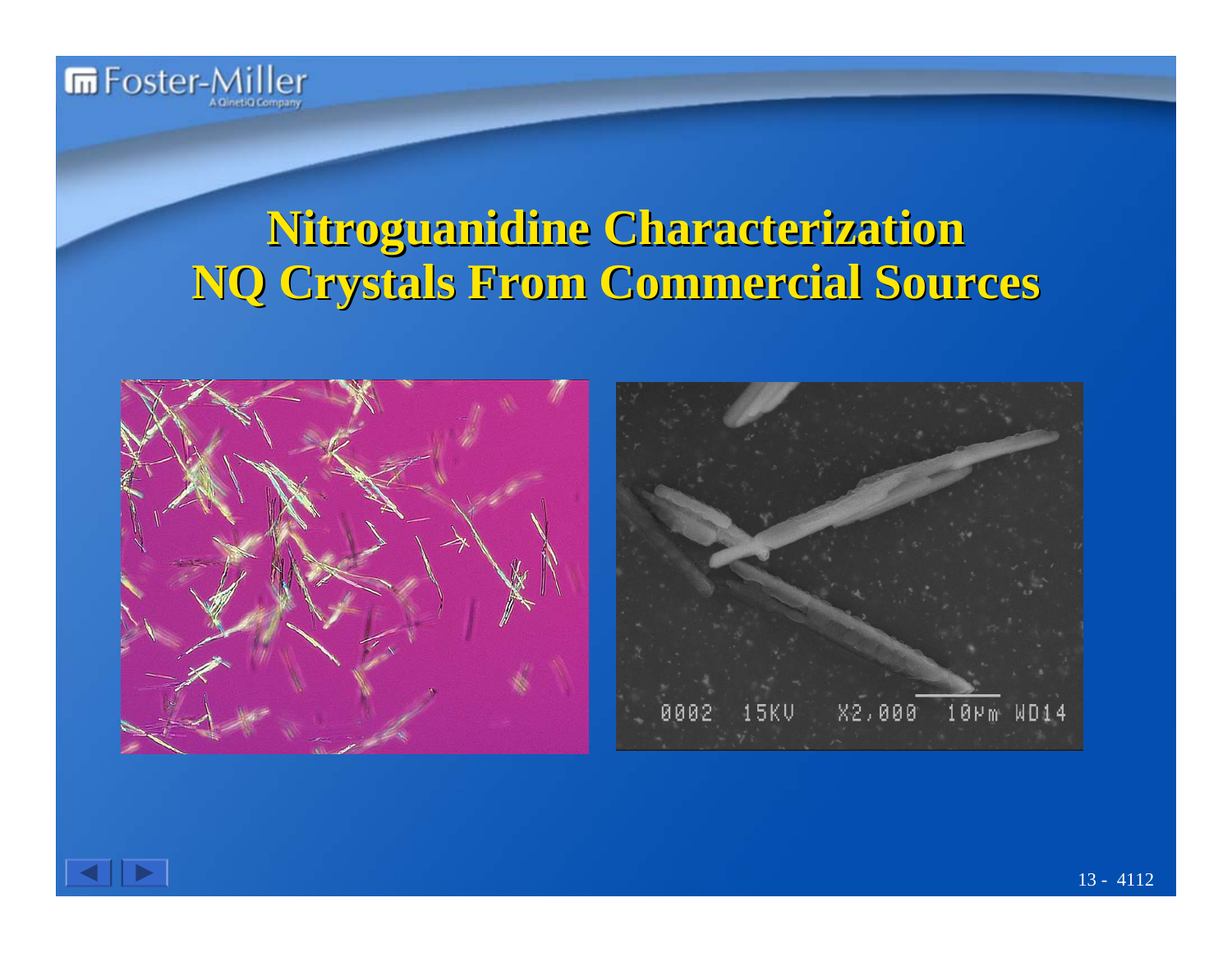

#### **Nitrocellulose Recovery Nitrocellulose Recovery**

**Recover NC as a commercially Recover NC as a commercially -viable product viable product**

**Products currently under target industry evaluation Products currently under target industry evaluation**

 **Potential markets include biomedical and coating Potential markets include biomedical and coating industries industries**

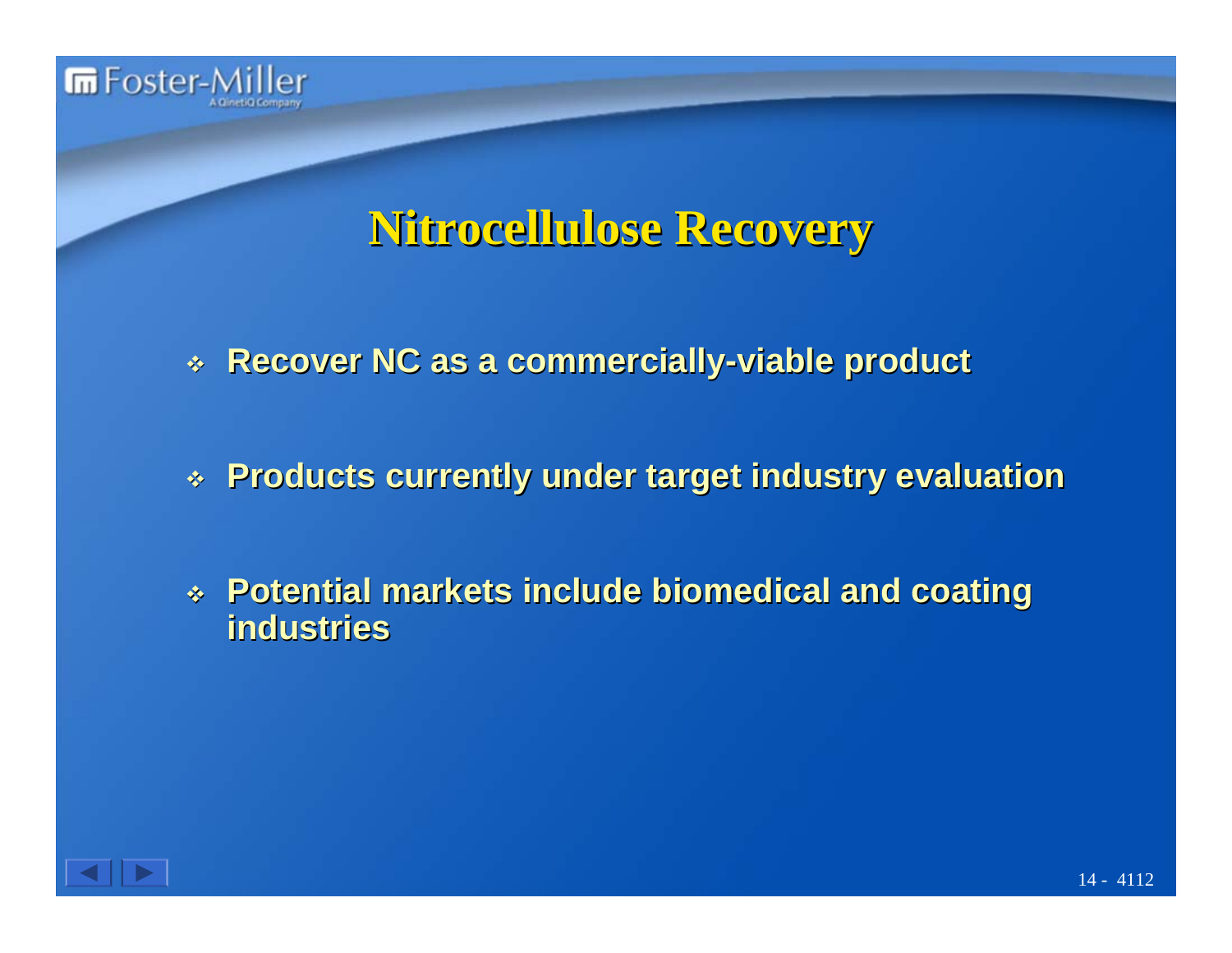

## **Recovered Nitrocellulose Recovered Nitrocellulose Coating Industry Market Coating Industry Market**

#### **Evaluated as a coating ingredient Evaluated as a coating ingredient**

- 1. Replacement for high-cost component
	- •No adverse effects on performance
- 2. Additive to existing formulation
	- $\cdot$  Significantly increased hardness

#### **Post -processing processing**

- 1. Cross-link with diisocyanate
- 2. Adjust viscosity with selected solvents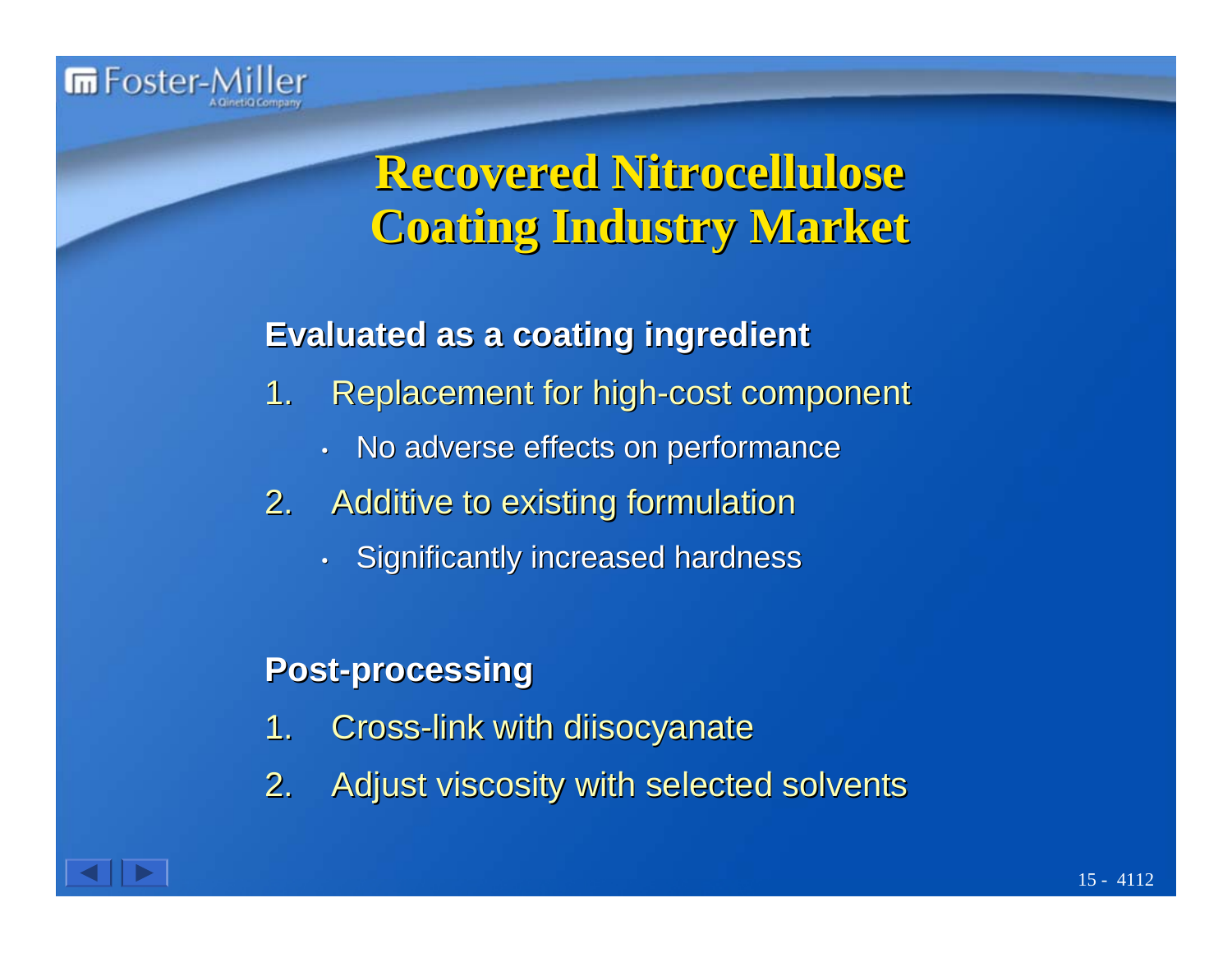

### **Nitroglycerine Recovery Nitroglycerine Recovery**

- **Recover NG as a commercially Recover NG as a commercially -viable product or viable product or hydrolyze and discharge hydrolyze and discharge**
- **Commercial markets not yet established Commercial markets not yet established**
- $\begin{array}{c} \ast \end{array}$  Potential markets include explosives, medical and **organic chemical industries organic chemical industries**

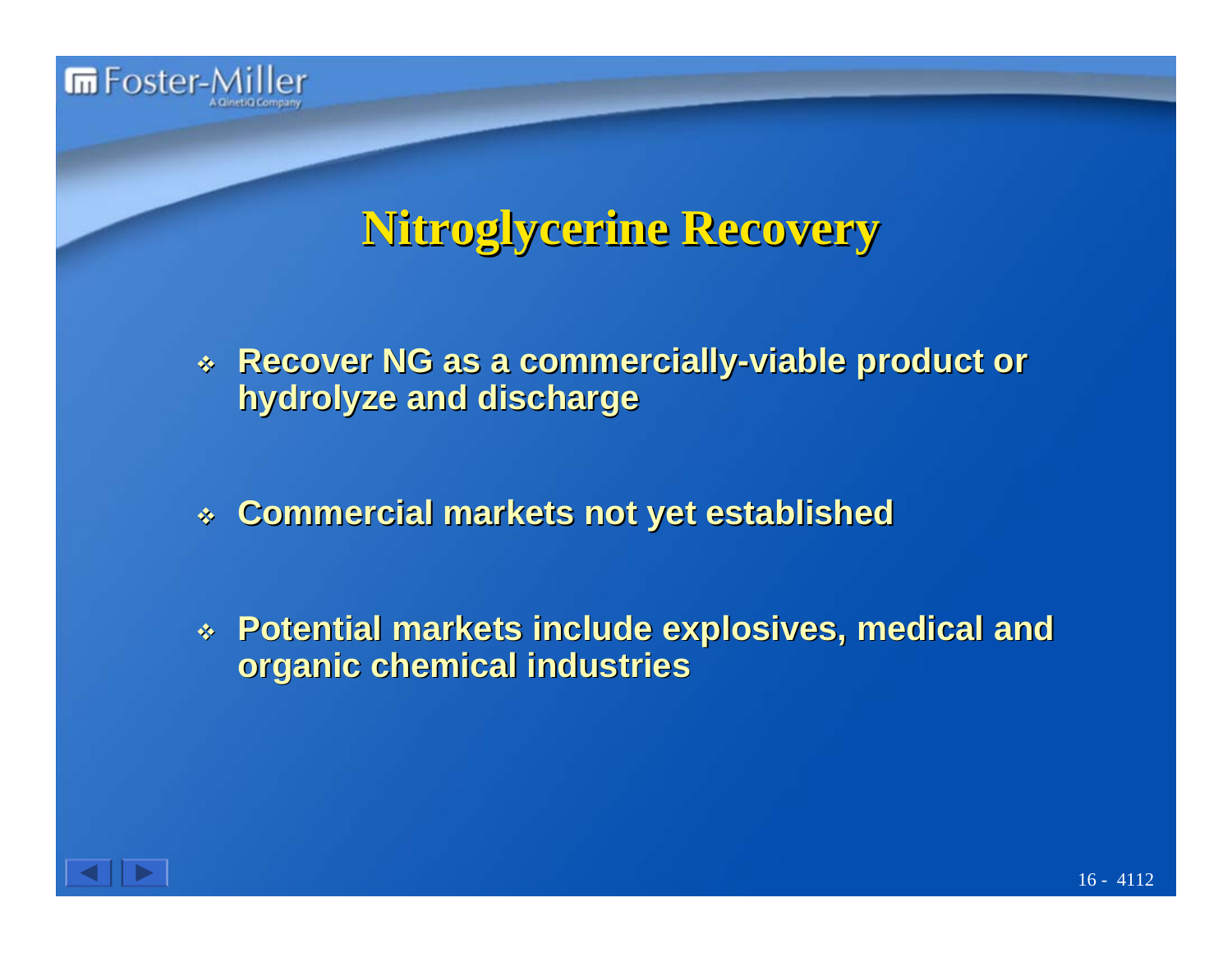

#### **Progress During the Past Year Progress During the Past Year**

#### $\mathcal{L}_{\mathcal{D}}$ **Dissolution Kinetics**

- •Laboratory study
- •Relative extraction and reaction rate of each component
- •Amount and temperature of solvents
- $\;\ast\;$  Planning and designing pilot plant
	- •Process 500 pounds of propellant per day
	- • $\cdot$  Generate mil-spec NQ
- $\mathcal{R}_{\mathcal{P}}$ **Markets for each component** 
	- •• Income source
	- •• Reduced costs

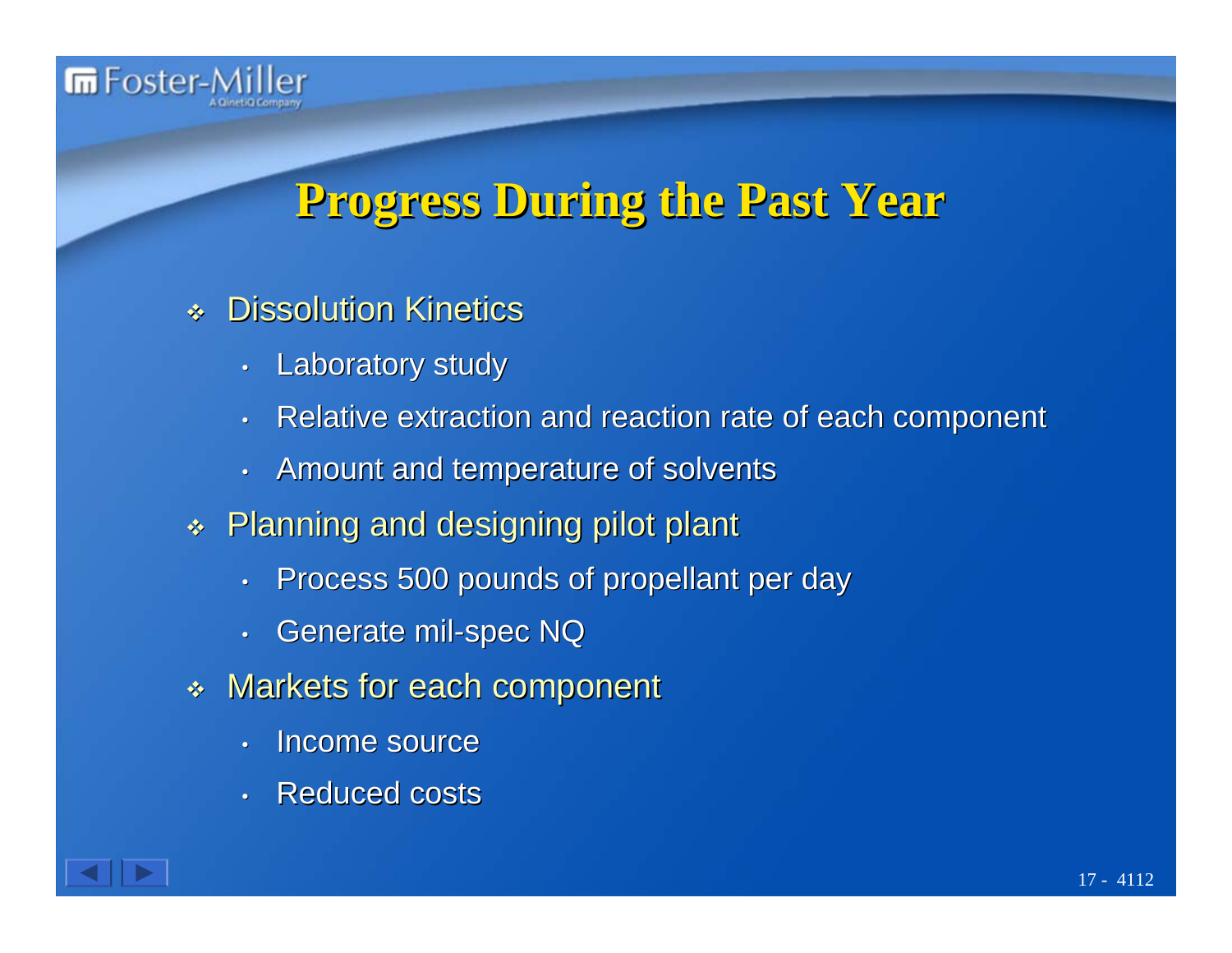

## **Some Important Features of Some Important Features of Aspen Plus Aspen Plus**

- **Rigorous Electrolyte Simulation Rigorous Electrolyte Simulation**
- $\triangleleft$  Solids Handling
- **Petroleum Handling Petroleum Handling**
- **Data Regression Data Regression**
- **Data Fit Data Fit**
- $\frac{1}{2}$ **Optimization Optimization**
- **User Routines User Routines**

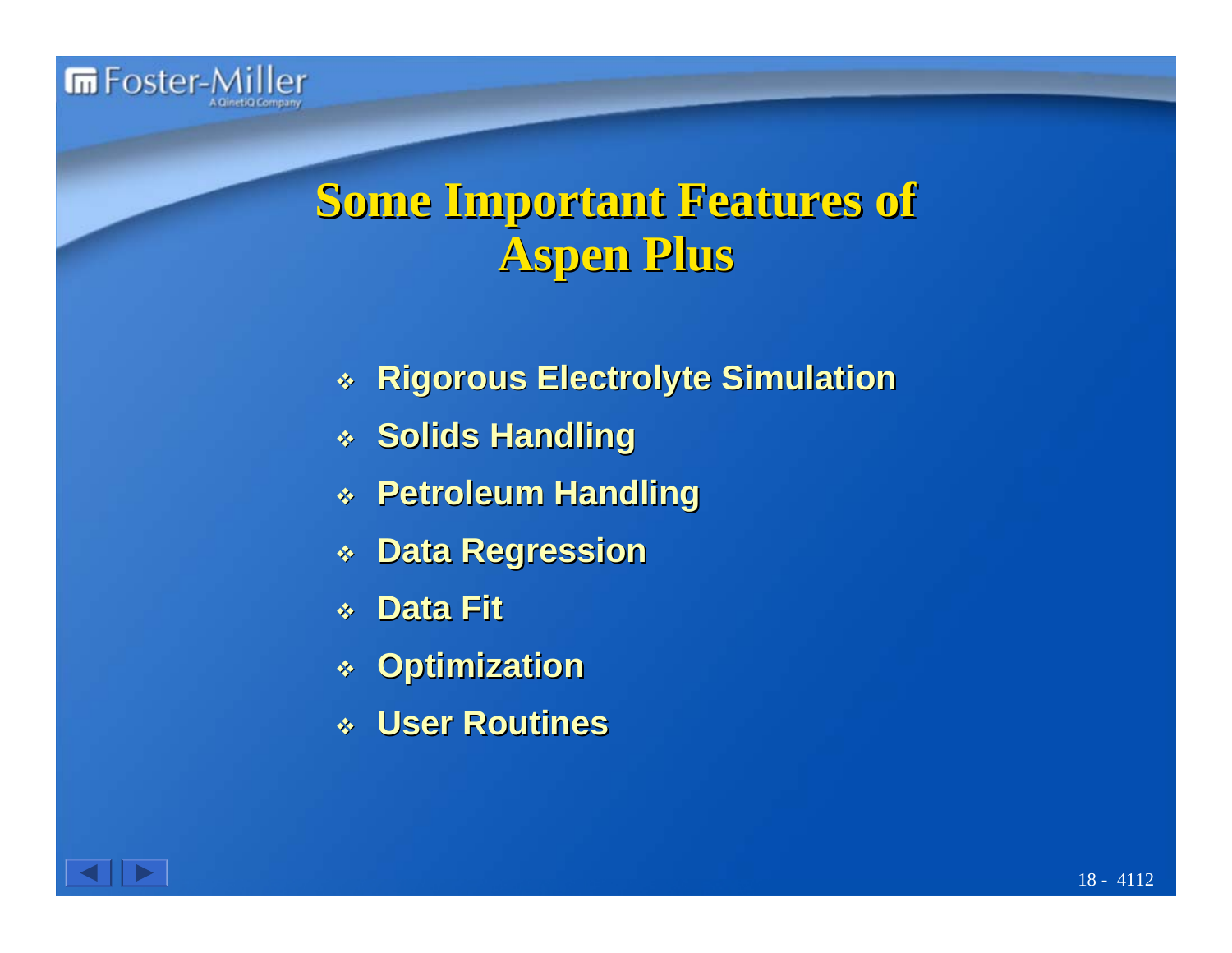

#### **General Simulation Problem General Simulation Problem**

#### What is the composition of stream PRODUCT?



 $\ast$  To solve this problem, we need:

- • $\bm{\cdot}$  Material balances
- •Energy balances Energy balances
- •Thermodynamic and kinetic data



PRODUCT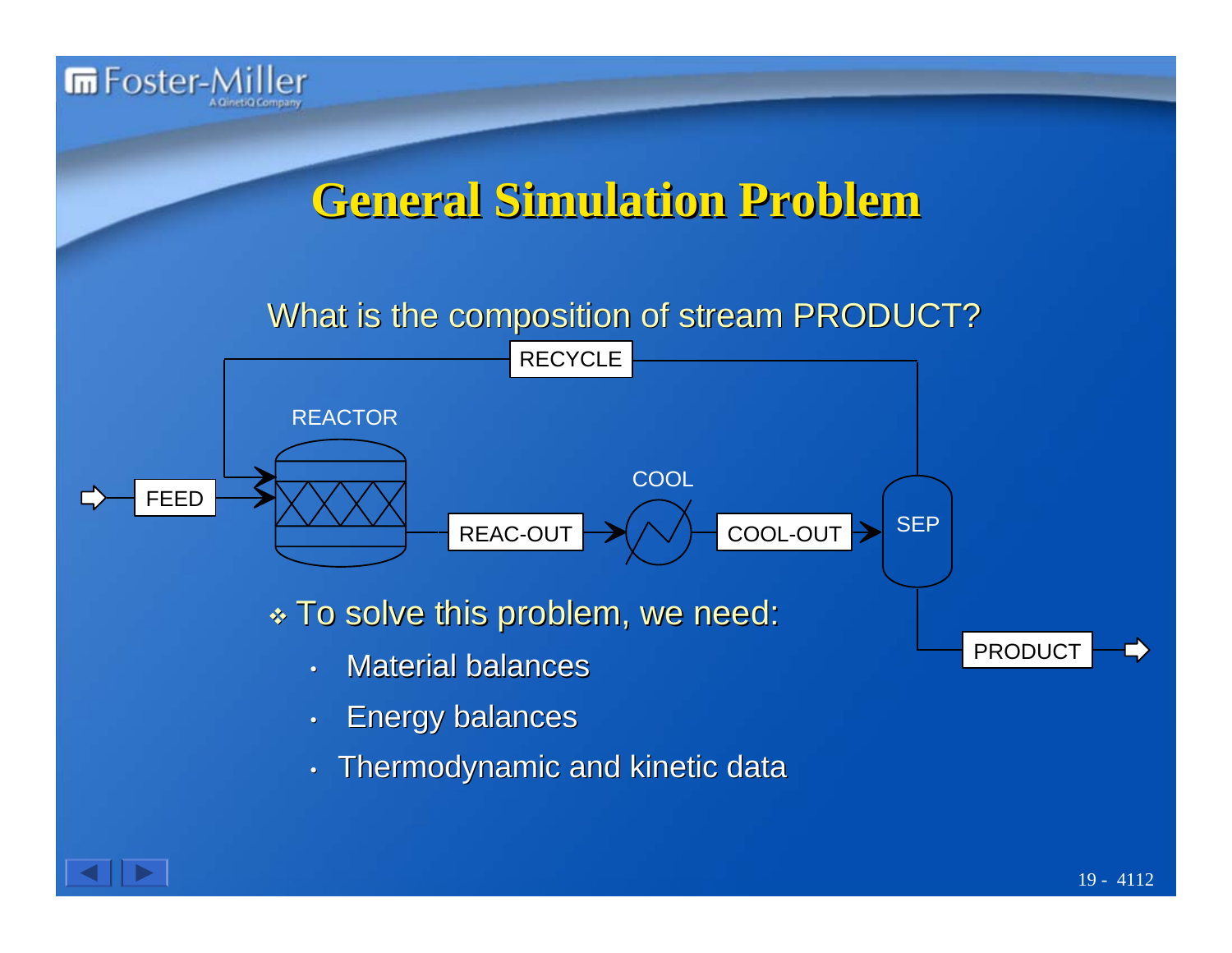

\* Ideal Solubility

$$
x_i^{Ideal} = \frac{\Delta S^{fusion}}{R} (1 - T_{melt}/T)
$$

Predicts identical solubility for all solvents *xi*: Mole fraction of component *i* in solution <sup>Δ</sup>*S fusion*: Entropy change of *i* on freezing *R*: Gas constant *T*: Solution temperature  $T_{melt}$ : Melting point of *i* 

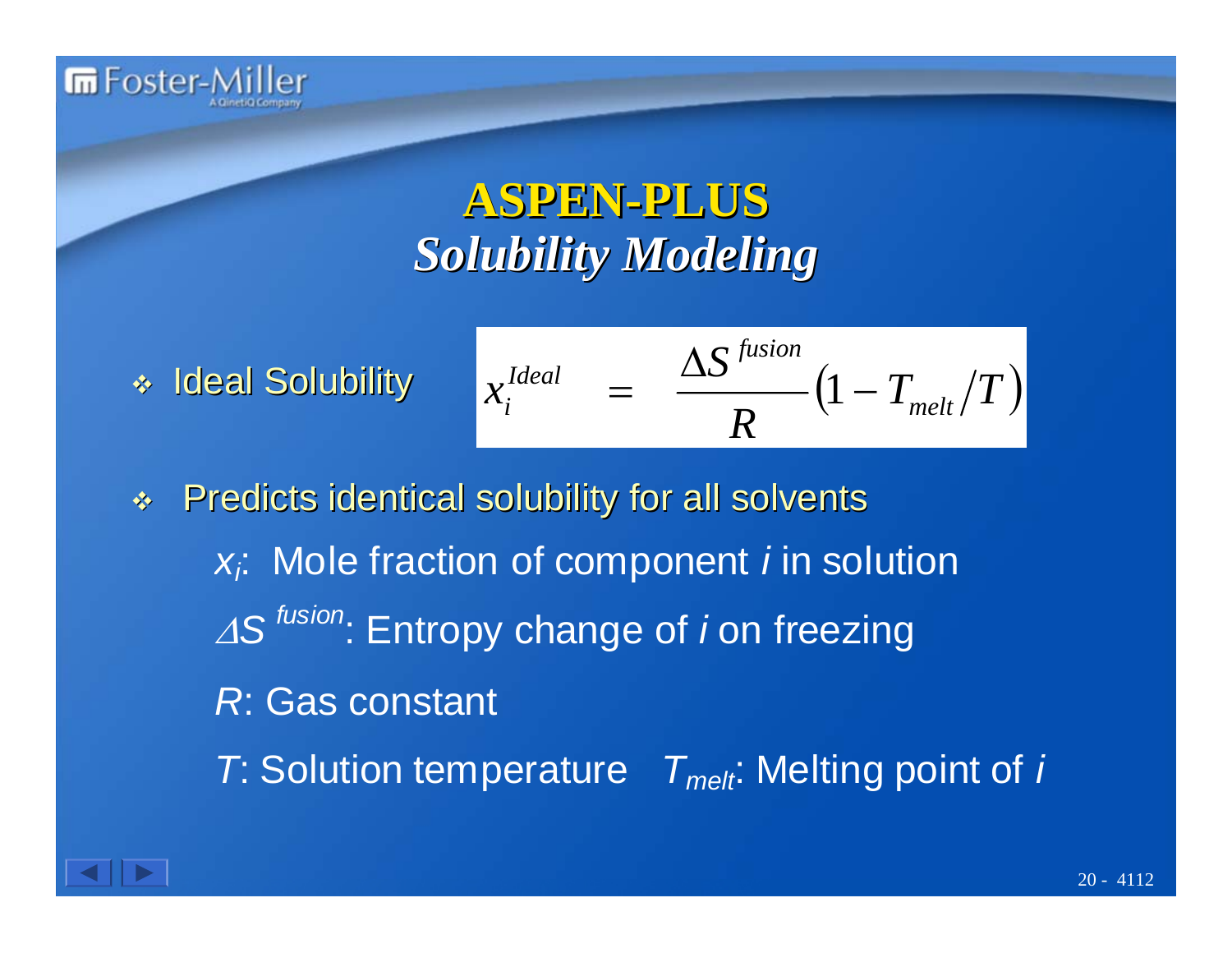

#### **Pure-Component Solubility Parameters**

| Compound         | $\mathsf{T}_{\mathsf{melt}}$              | <b>H</b> <sup>fusion</sup> | $\overline{S^{fusion}/R}$ |  |
|------------------|-------------------------------------------|----------------------------|---------------------------|--|
|                  | (K)                                       | (kJ/mol)                   |                           |  |
| NG <sup>1</sup>  | 286                                       | 26.6                       | 11.2                      |  |
| $NQ^2$           | 400                                       | 34.6                       | 10.4                      |  |
| NC <sup>2</sup>  | 424                                       | 37.2                       | 10.5                      |  |
| CNT <sup>2</sup> | 900                                       | 50.0                       | 6.7                       |  |
| Data             | 2 <sup>1</sup><br><b>Estimated values</b> |                            |                           |  |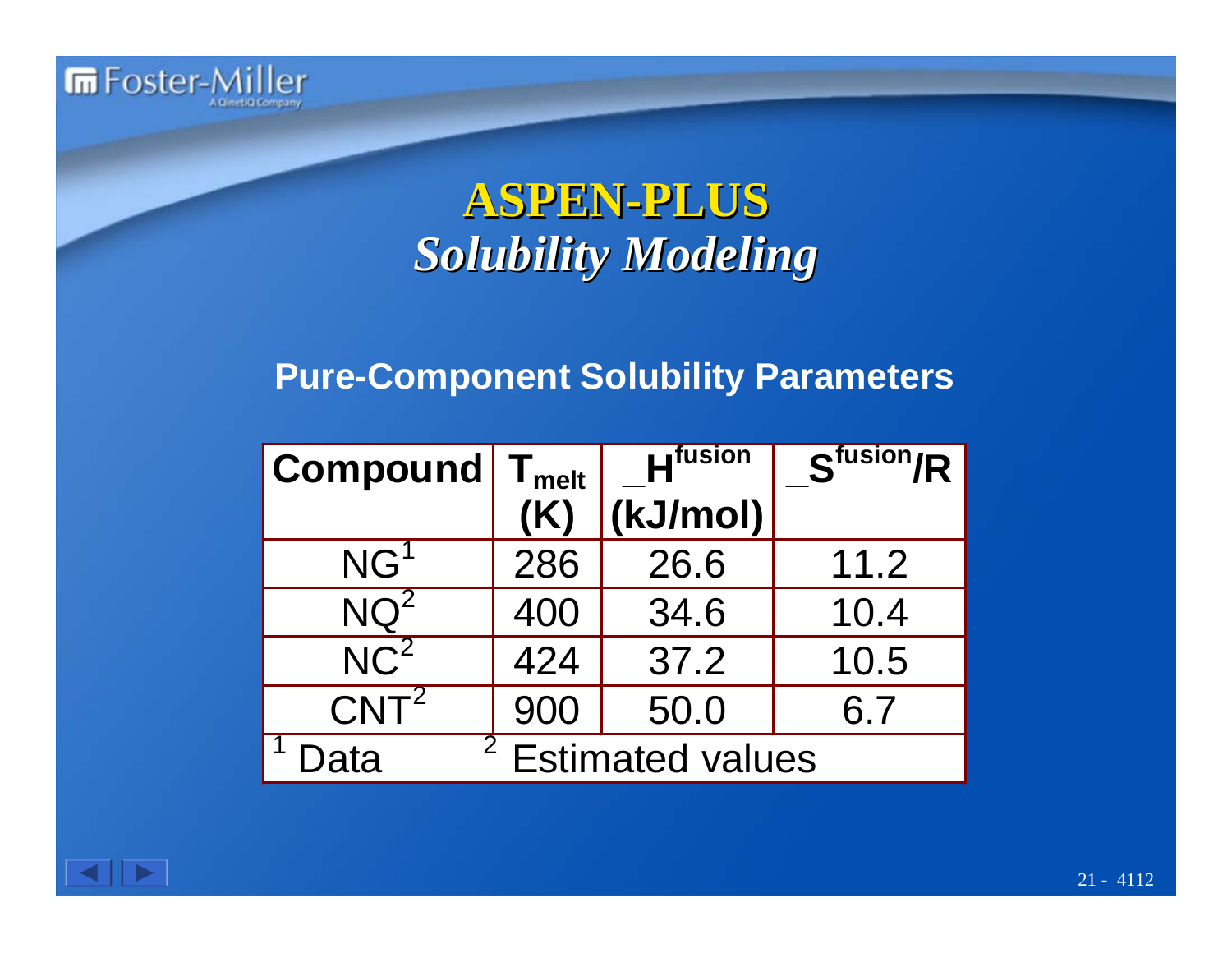

Actual solubility Actual solubility *<sup>i</sup>*

$$
x_i^{Actual} = x_i^{Ideal} \gamma_i
$$

#### γi : Activity coefficient of *i* in solvent of interest

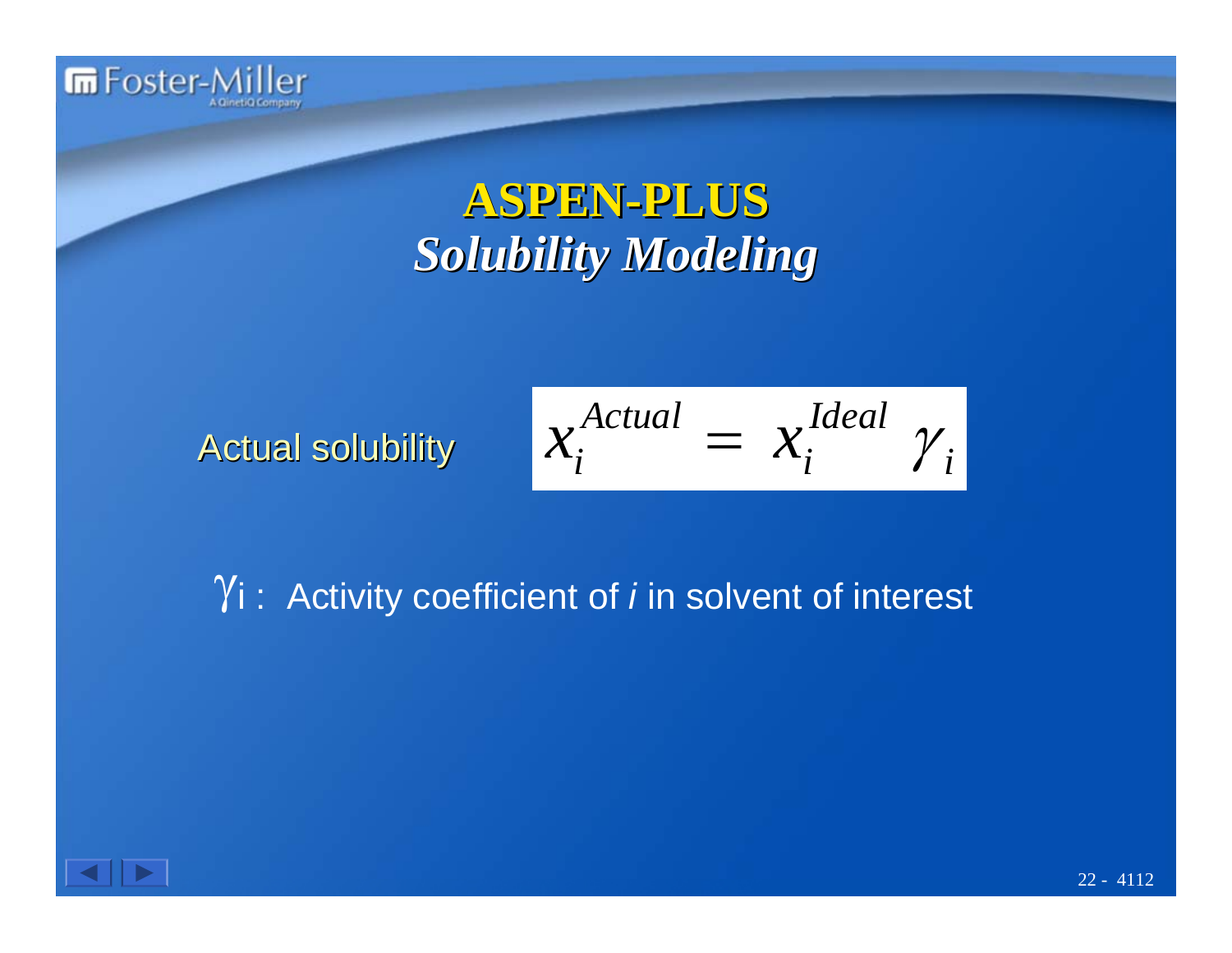

## **The NRTL model calculates liquid activity coefficients liquid activity coefficients**

 $\ast$  It is recommended for highly non-ideal chemical systems, and can be used for VLE and LLE applications. The equation for the NRTL model is:

$$
\ln \gamma_i = \frac{\sum_j x_j \tau_{ji} G_{ji}}{\sum_k x_k G_{ki}} + \sum_j \frac{x_j G_{ij}}{\sum_k x_k G_{kj}} \left( \tau_{ij} - \frac{\sum_j x_m \tau_{mj} G_{mj}}{\sum_k x_k G_{kj}} \right)
$$

\* References: H. Renon and J.M. Prausnitz, "Local **Compositions in Thermodynamic Excess Functions for** Liquid Mixtures," AIChE J., Vol. 14, No. 1, (1968), pp. 135– 144.

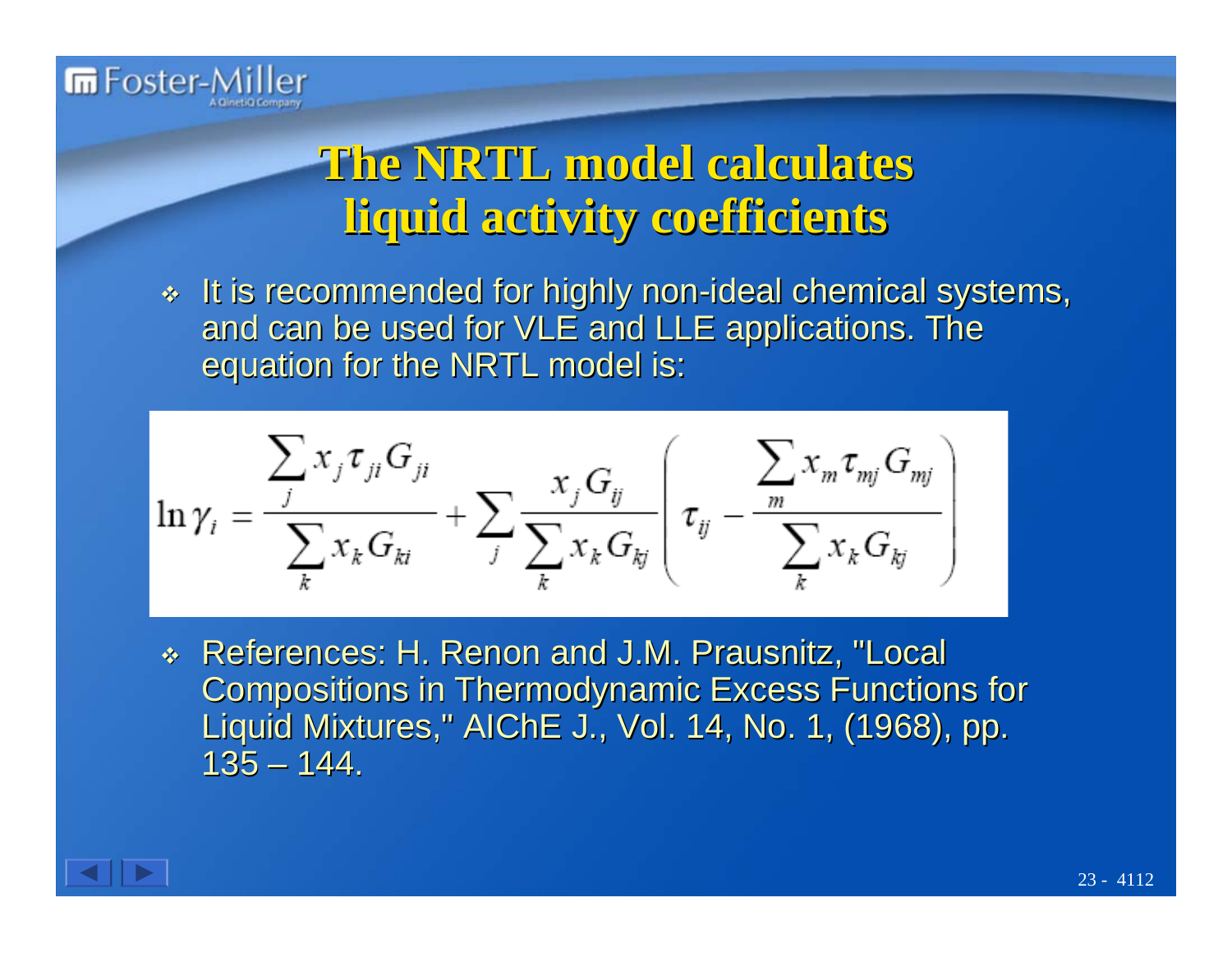



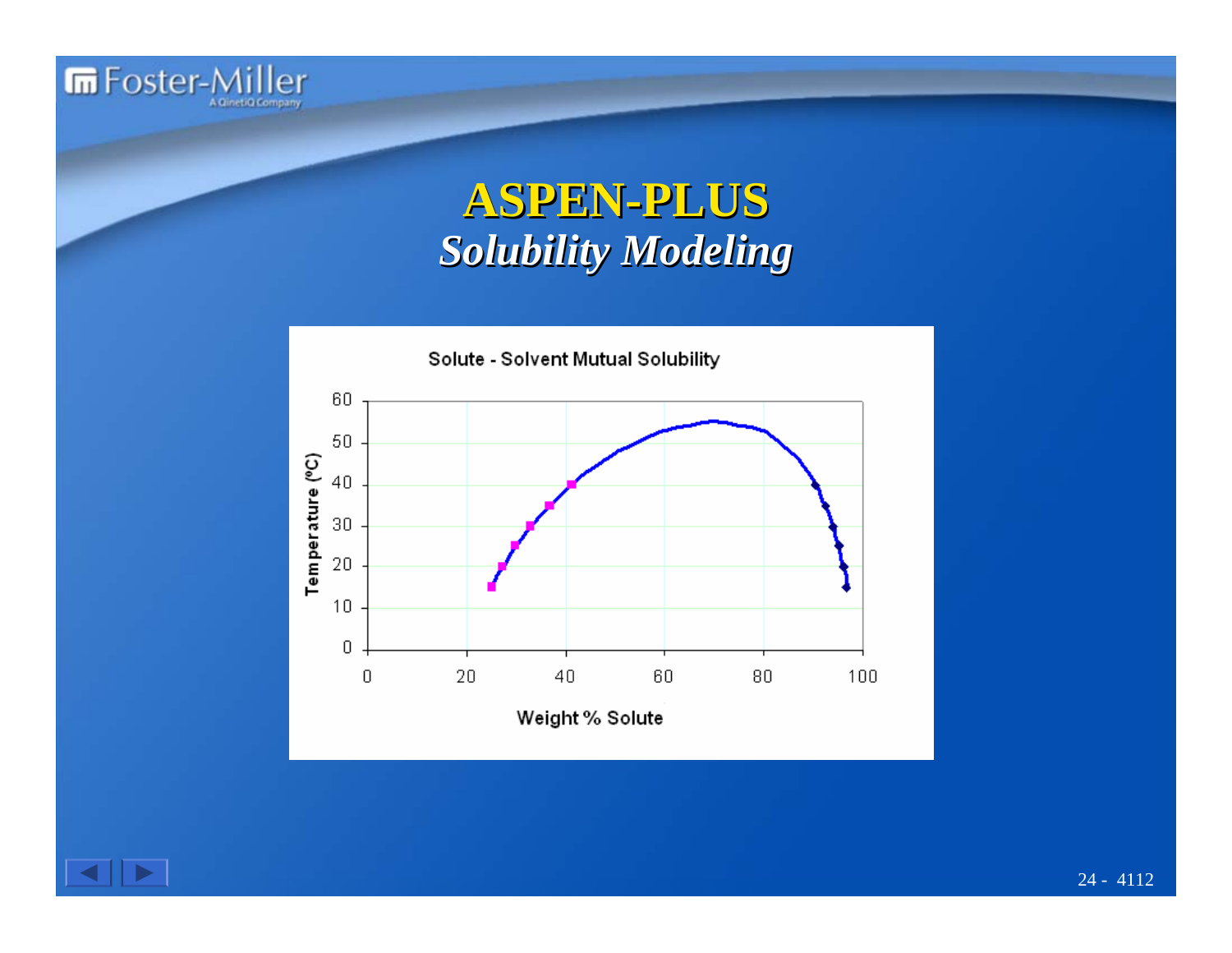

## **Dissolution Kinetics Dissolution Kinetics Objectives**

#### $\mathcal{L}$ Determine the effect on reaction and separation rate of

- •Amount of solvent (slurry concentration)
- •Temperature of solvent
- $\epsilon$ **Stirring rate**
- $\bullet$ **• Alternative solvents**
- \* Determine relative rates of dissolution
	- $\boldsymbol{\cdot}$  NQ losses in NG solvent, etc.
- \* Product recovery
	- • $\,\cdot\,$  Dissolution time -- recovery trade off

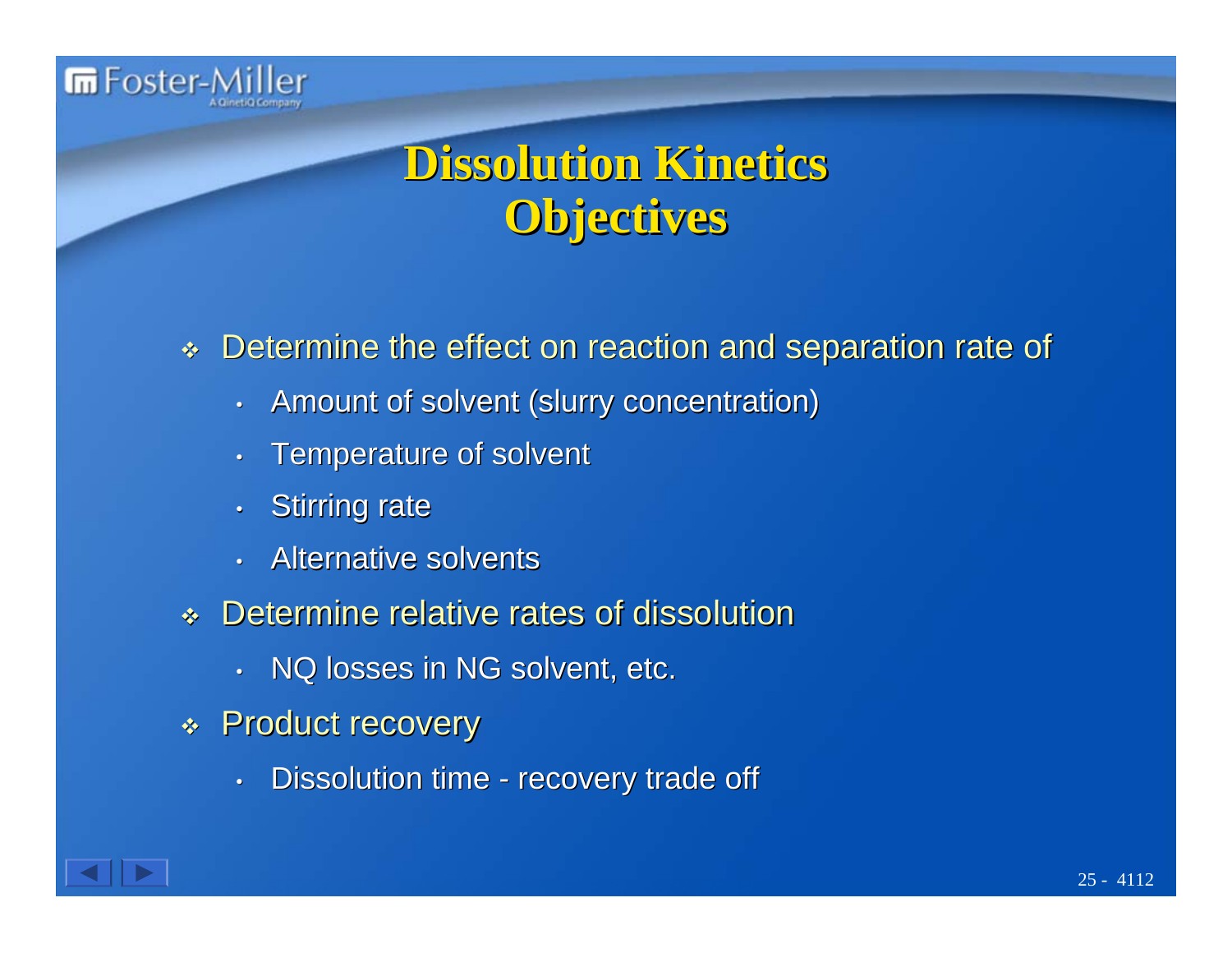

## **Dissolution Kinetics Dissolution Kinetics Conclusions Conclusions**

- **Virtually all the NG is recovered with less than 5% NQ loss**
- $\frac{\partial^2 u}{\partial x^2}$ **NG can be effectively recovered in a single batch.**
- $\frac{1}{2}$ **More than 98% of the NQ remaining is recovered**
- **NG can be effectively obtained. NG can be effectively obtained.**
- $\textcolor{red}{\ast}$  Stirring rate has little effect on recovery rate in range **investigated (not investigated (not**  Δ **C limited) limited)**

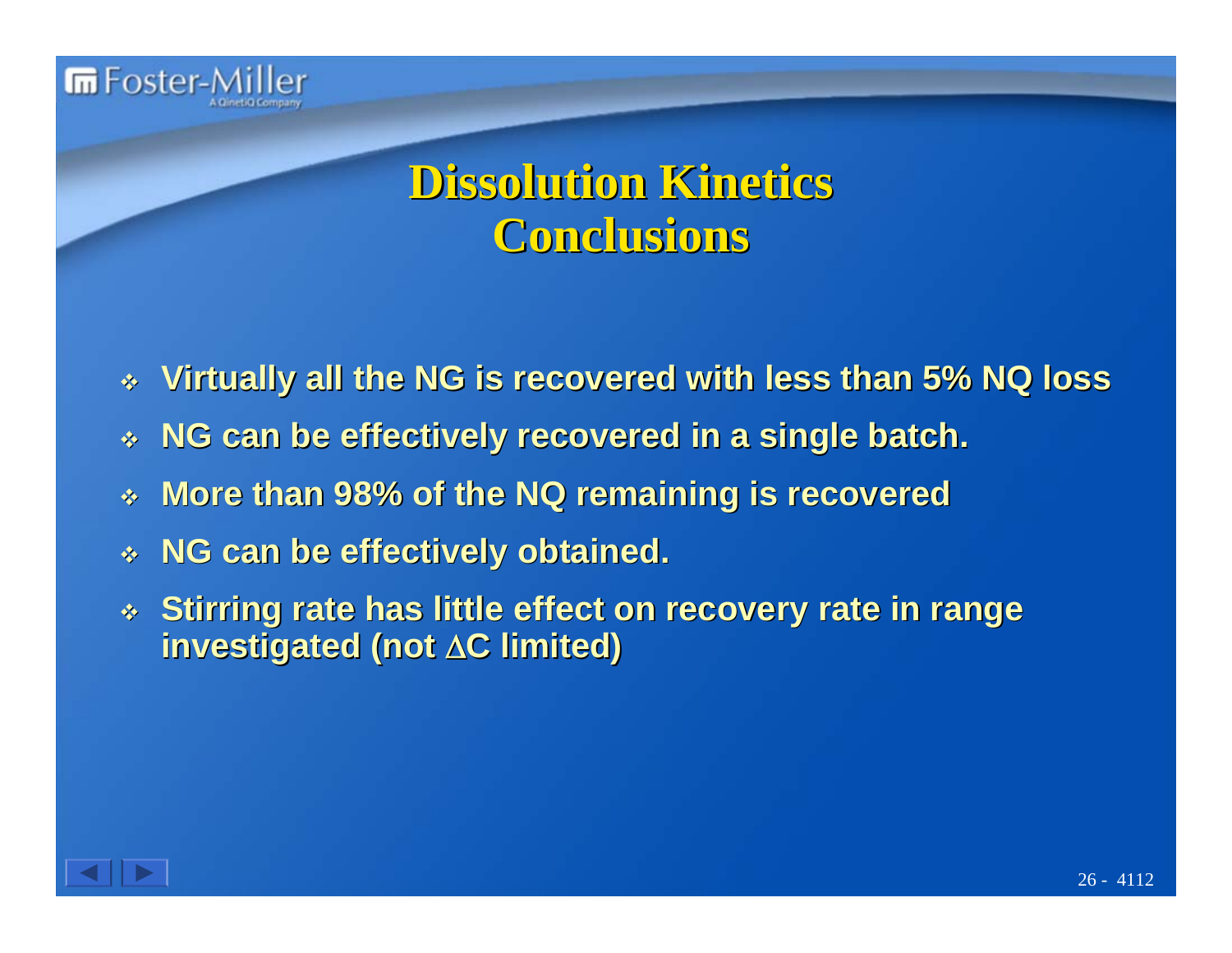

#### **Scale-Up**

- **The process was originally developed using 1g The process was originally developed using 1g quantities of gun propellant quantities of gun propellant**
- \* Recovery of energetic materials in the laboratory has been successfully demonstrated on 10g and<br>75g batches of gun propellant
- **Process demonstrated using 10 pounds batches Process demonstrated using 10 pounds batches**
- **Process will be demonstrated in a 1/10 Process will be demonstrated in a 1/10th scale pilot plant pilot plant**
- **Commercial scale development to follow Commercial scale development to follow**